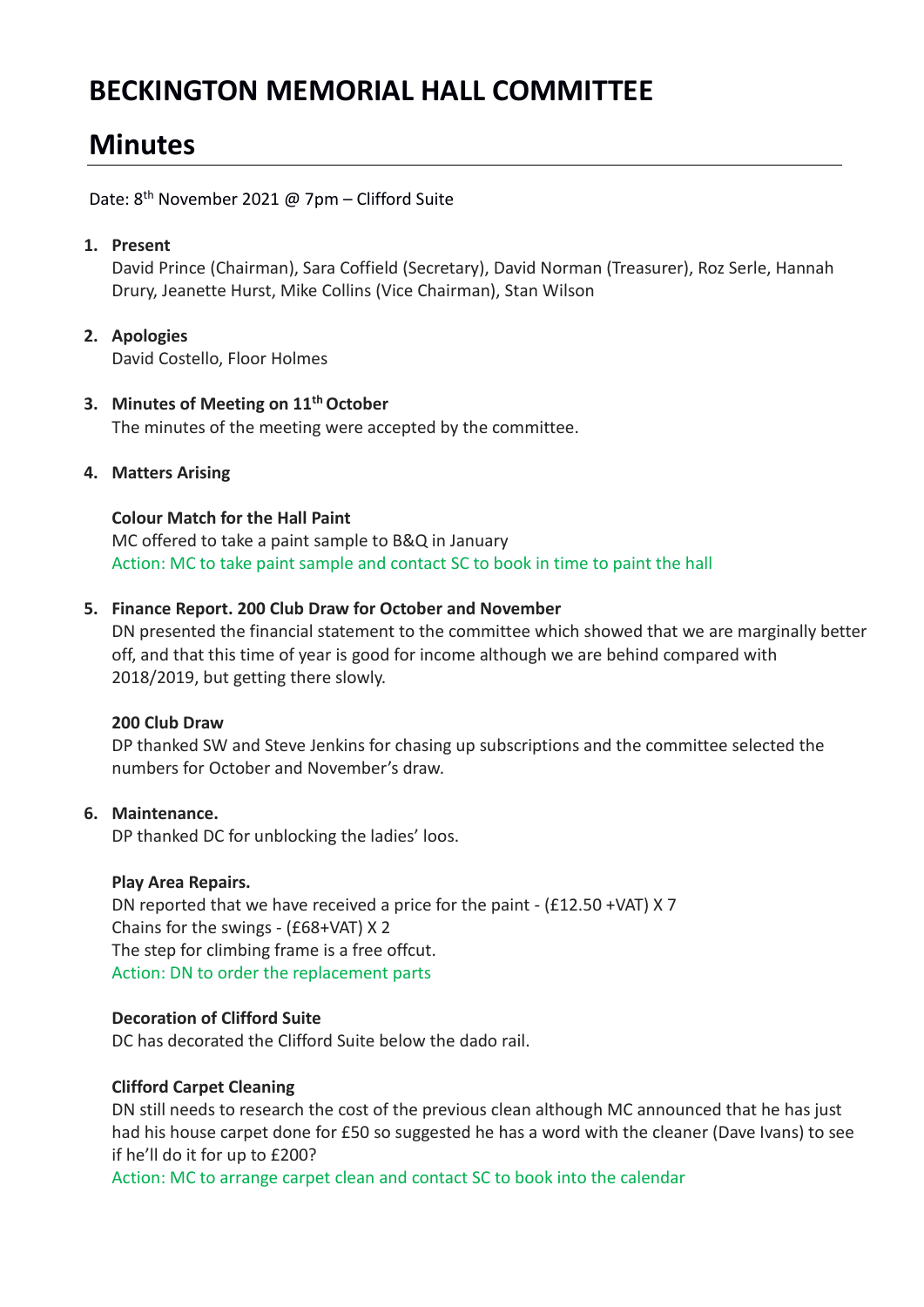### **Mobile Welder**

FH still needs to research this.

#### **Main Hall Radiators**

DN reported that AN Heating are booked in to tackle this on 23<sup>rd</sup> November.

### **Door Lock Covers**

DN reported that the buttons are too near to each other. Action: DN to chase West Country Security to move the buttons apart.

### **Clifford Suite Curtains**

FH offered to wash them and put them up, at the last meeting. RS pointed out that stops need to be put on the ends of the railings to stop the curtains falling off. MC to talk to Floor about getting the above jobs sorted.

### **Grass Cutting Grant**

DP has sent an application to Paula Fox at the Parish Council. DN advised that this is usually discussed at the next parish council meeting.

### **7. Fundraising/Grants**

#### **Fireworks**

DP is still seeking a meeting with Wiltshire Fireworks.

### **Outdoor Theatre**

DP enquired whether anyone in the village is doing anything for the Jubilee as we don't want to double-up on events.

Committee to research what the village is doing for Jubilee.

#### **Panto**

MC reported that there are only 15 tickets left. The committee revisited the idea of having some history and heritage of the hall in the panto booklet, which needs to be sorted by mid-Nov. DP and SW to organise copy for panto booklet. SW to contact John Hayward.

#### **8. Network**

It was proposed to highlight: The new Working Committee - no requirement to be a Trustee. The Clifford Suite has been repainted and the curtains are going up.

### **9. AOB.**

## **Changes to Hiring Terms and Conditions.**

DN has changed the Ts&Cs. Hirers now need to be over 21. The committee needs to remain vigilant of any more abusive Hirers. SC to alert the committee of any **parties.**

DN to determine how many parties per year we have, to consider whether requiring a security deposit is viable at the next meeting.

## **ACRE Update**

SW confirmed that there is no further advice from ACRE since this was discussed at the previous meeting.